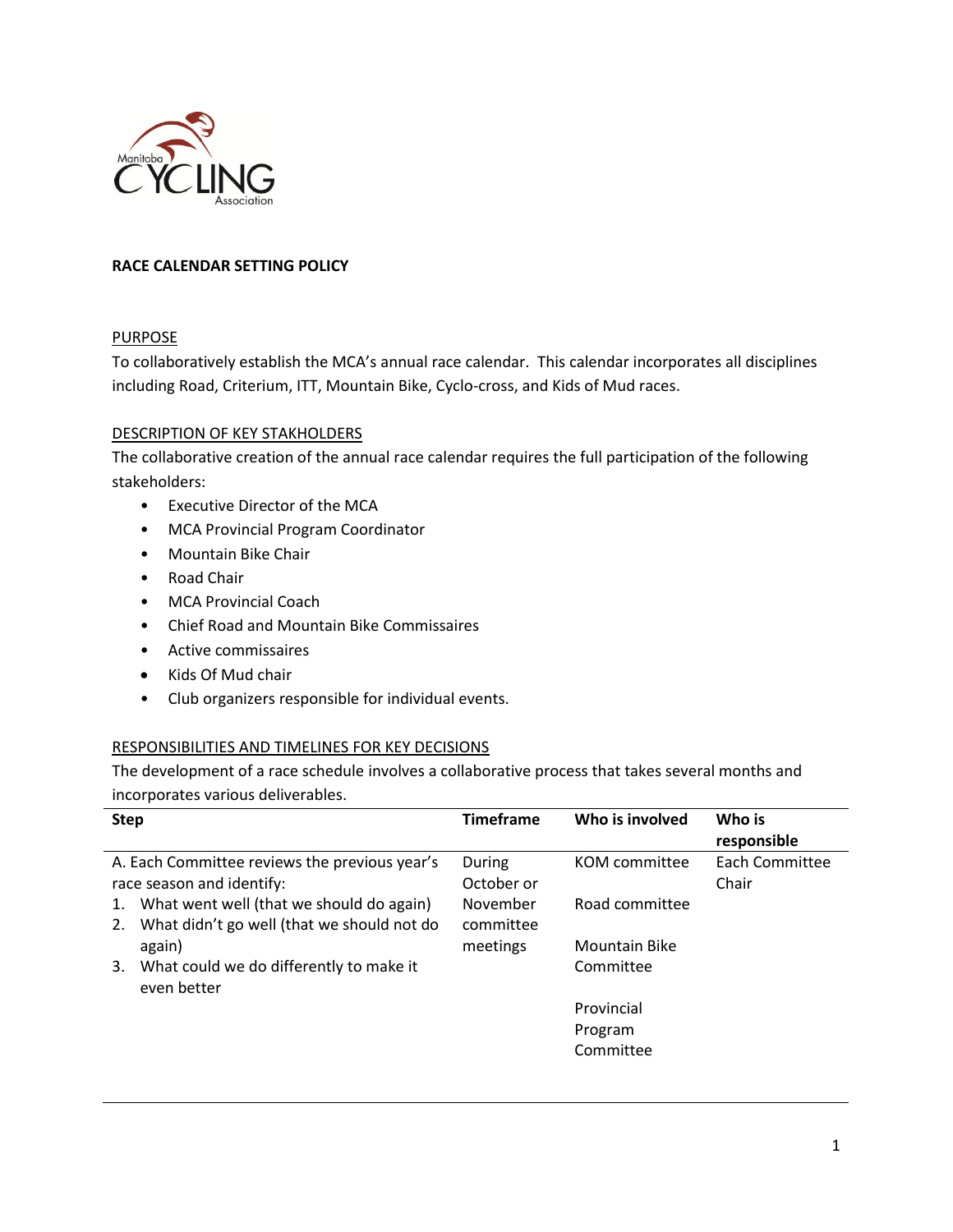| B. The committee reviews are distributed to the<br><b>BOD</b>                                                                                                                                                                                                                                                                                                                                                                                                                                                                                                                                                                                                                                                                  | By end of<br>November | <b>Committee Chairs</b>            | Each Committee<br>Chair                                                                                           |
|--------------------------------------------------------------------------------------------------------------------------------------------------------------------------------------------------------------------------------------------------------------------------------------------------------------------------------------------------------------------------------------------------------------------------------------------------------------------------------------------------------------------------------------------------------------------------------------------------------------------------------------------------------------------------------------------------------------------------------|-----------------------|------------------------------------|-------------------------------------------------------------------------------------------------------------------|
| C. Set calendar setting meeting date for early<br>January                                                                                                                                                                                                                                                                                                                                                                                                                                                                                                                                                                                                                                                                      | By end of<br>November | <b>Committee Chairs</b>            | Each Committee<br>Chair                                                                                           |
| D. The Board of Directors identify general<br>priorities for the upcoming race season                                                                                                                                                                                                                                                                                                                                                                                                                                                                                                                                                                                                                                          | By end of<br>December | <b>Board of Director</b>           | President                                                                                                         |
| E. Determine when the Provincial team will be<br>at National events and distribute to Committee<br>Chairs                                                                                                                                                                                                                                                                                                                                                                                                                                                                                                                                                                                                                      | By end of<br>December | Provincial<br>Program<br>Committee | Provincial<br>Program Chair                                                                                       |
| F. Determine dates of major conflicting events<br>(including Bikes of Broadway, Muddy Waters,<br>etc.) and distribute to Committee Chairs                                                                                                                                                                                                                                                                                                                                                                                                                                                                                                                                                                                      | By end of<br>December |                                    | <b>Mountain Bike</b><br>and Road Chairs                                                                           |
| G. Race calendar setting meeting that will<br>include all key stakeholders identified above<br>and will establish and finalize:<br>Dates and potential organizer for Provincial<br>1.<br>Championships in each of Road, Criterium,<br>ITT, Mountain Bike and Cyclo-cross<br>Date and confirmed organizers for Cup<br>2.<br>series races for Road, MTB, Cyclo-cross and<br>Kids of Mud.<br>Dates and organizers confirmed for non-<br>3.<br>Cup events for both Road, Mountain Bike<br>and Cyclo-cross, ensuring no conflict with<br>any Provincial Championships or Cup<br>events<br>During this meeting, a teleconference or<br>videoconference option will be provided to<br>ensure the participation of stakeholders around | Early in<br>January   | All identified<br>stakeholders     | The meeting will<br>be jointly chaired<br>by the KOM,<br>Road, and<br><b>Mountain Bike</b><br>Committee<br>Chairs |
| the province.<br>H. The race calendar is posted on the MCA<br>website                                                                                                                                                                                                                                                                                                                                                                                                                                                                                                                                                                                                                                                          | By end of<br>January* | Not Applicable                     | <b>MCA Executive</b><br>Director                                                                                  |
| I. Ensure the race calendar remains up to date<br>and changes to the calendar are made when<br>needed<br>or within 2 weeks of the CCA announcing the dates of the National Championships and Canada Cun events, whichever is later                                                                                                                                                                                                                                                                                                                                                                                                                                                                                             | Ongoing               |                                    | Each Committee<br>Chair                                                                                           |

 $\overline{\phantom{a}}$ 

or within 2 weeks of the CCA announcing the dates of the National Championships and Canada Cup events, whichever is later.